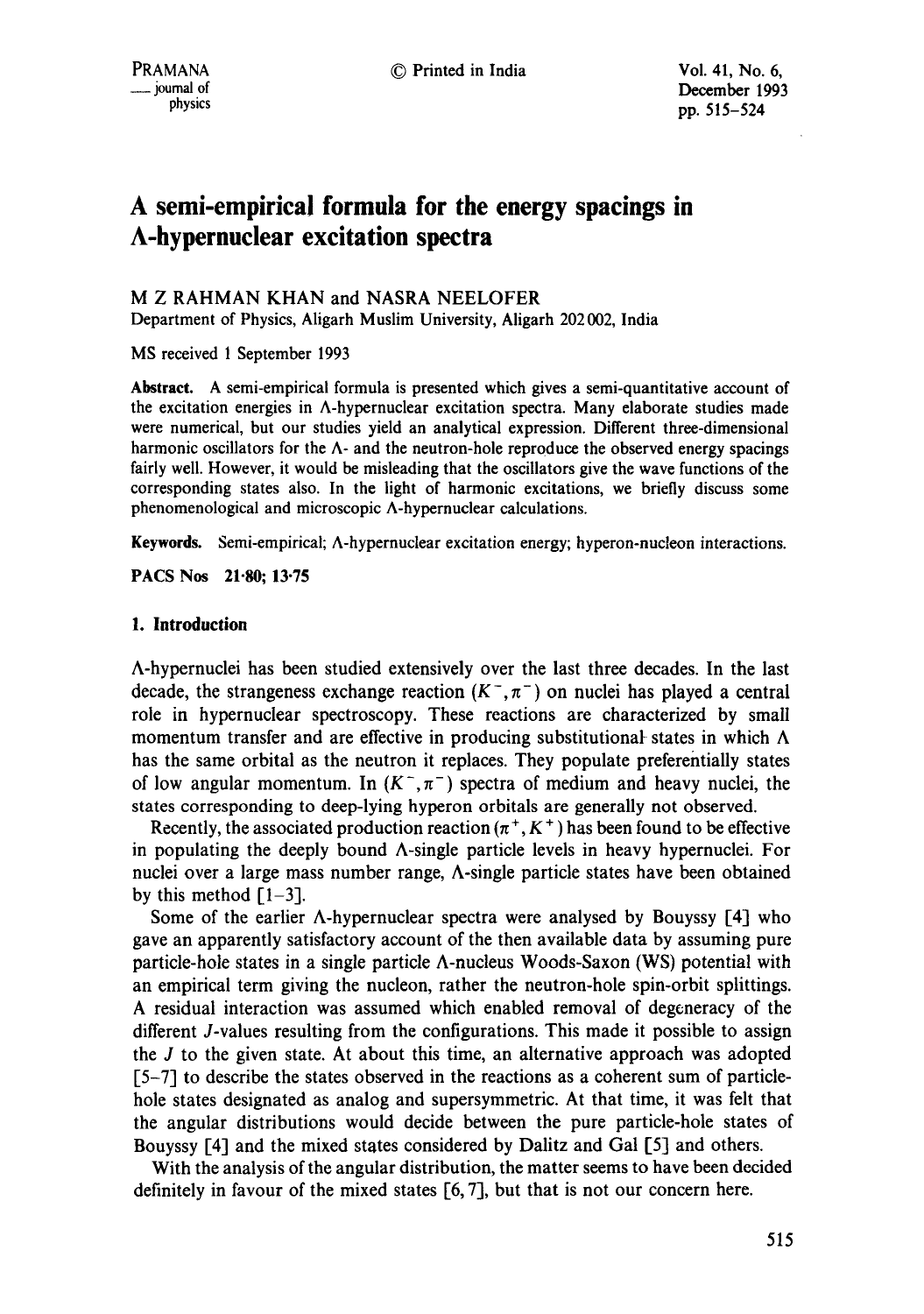#### *M Z Rahman Khan and Nasra Neelofer*

Without the slightest prejudice to the accepted nature of these states, we find that the  $\Lambda$ -hypernuclear excitation energy over the whole range of mass numbers can be described fairly well as the combined excitation of a three-dimensional harmonic oscillator describing the  $\Lambda$  and another, the neutron-hole  $(N_h)$  along with a suitable spin-orbit potential for the  $N<sub>h</sub>$ . We do not suggest even obliquely that the oscillators give the corresponding wave functions, but the fact remains that they certainly give a semi-quantitative account of the energy spacings. The frequency of the  $\Lambda$ -oscillator is described by two adjustable parameters and that of the  $N<sub>h</sub>$  by a single parameter only. Another adjustable parameter is for the spin-orbit splitting. The oscillator has been broadly mentioned in the context of the spectra, but no one seems to have performed such calculations earlier. However, besides Bouyssy [4], Dalitz and Gal [5], many numerical calculations have been carried out which gave a good account of the binding energies, cross-sections, angular distributions etc. A-single-particle energies have also been successfully analysed in the Skyrme Hartree-Fock approach in terms of  $\Lambda$ -nucleus potentials [8] and taking three-body  $\Lambda NN$  force [9] into account. A comprehensive review of  $\Lambda$ -single-particle states produced in  $(K^-,\pi^-)$ and  $(\pi^+, K^+)$  experiments has been given by Bando *et al* [10]. Many elaborate calculations discussed are numerical, whereas the present study is analytical, although more approximate.

As most of the data used here is obtained from the diagrams given in the literature and also as experimental errors in all the binding energies considered here are not available, we have assigned a plausible value to experimental errors to construct what we call the simulated chi-square  $(\chi^2)$ . This has been done simply to provide a criterion for adjusting the parameters and judging the quality of the fit.

Wave function notwithstanding, Bouyssy [4] was able to give a satisfactory account of the energy spacings by performing numerical calculations with his potential. Our work is broadly in the spirit of Bouyssy and the other workers, except that we confine ourselves to predicting the energy spacings. Use of the oscillators gives us an analytical expression, though certainly somewhat crude, for the energy spacings. It is clear that the fair amount of success achieved here should not be taken as any indication of the correctness of Bouyssy's philosophy of pure particle-hole states. Our objective is very limited, i.e., to give a semi-empirical formula for the energy spacings of the observed spectra. The analytical expressions, though approximate, enables one to see some dependences.

The quantum numbers of the outermost neutron orbit, required for the calculation of the energy spacings, as given by  $(13)$  in §3, are taken to be those given by the standard shell model sequence of the single-particle states. The successive excited states are obtained by varying the quantum numbers of the two oscillators and these are listed in table 1 to enable a quick check to be made on the calculations.

### **2. General hypernuclear excitations**

The picture required for our limited purpose has already been mentioned in the introduction. This is the basis of the calculations leading to the semi-empirical formula for the energy spacings. We do not take this picture literally. It is useful to us in so far as it gives a fairly good account of the observed spectral energy spacings.

In general, we assume that the hypernuclear spectra arise from  $\Lambda$ - and  $N_h$ -excitations in their respective harmonic oscillator potentials. Thus, the excitation energy of the hypernucleus can be considered to be the sum of  $\Lambda$ - and the  $N_{h}$ - excitations. The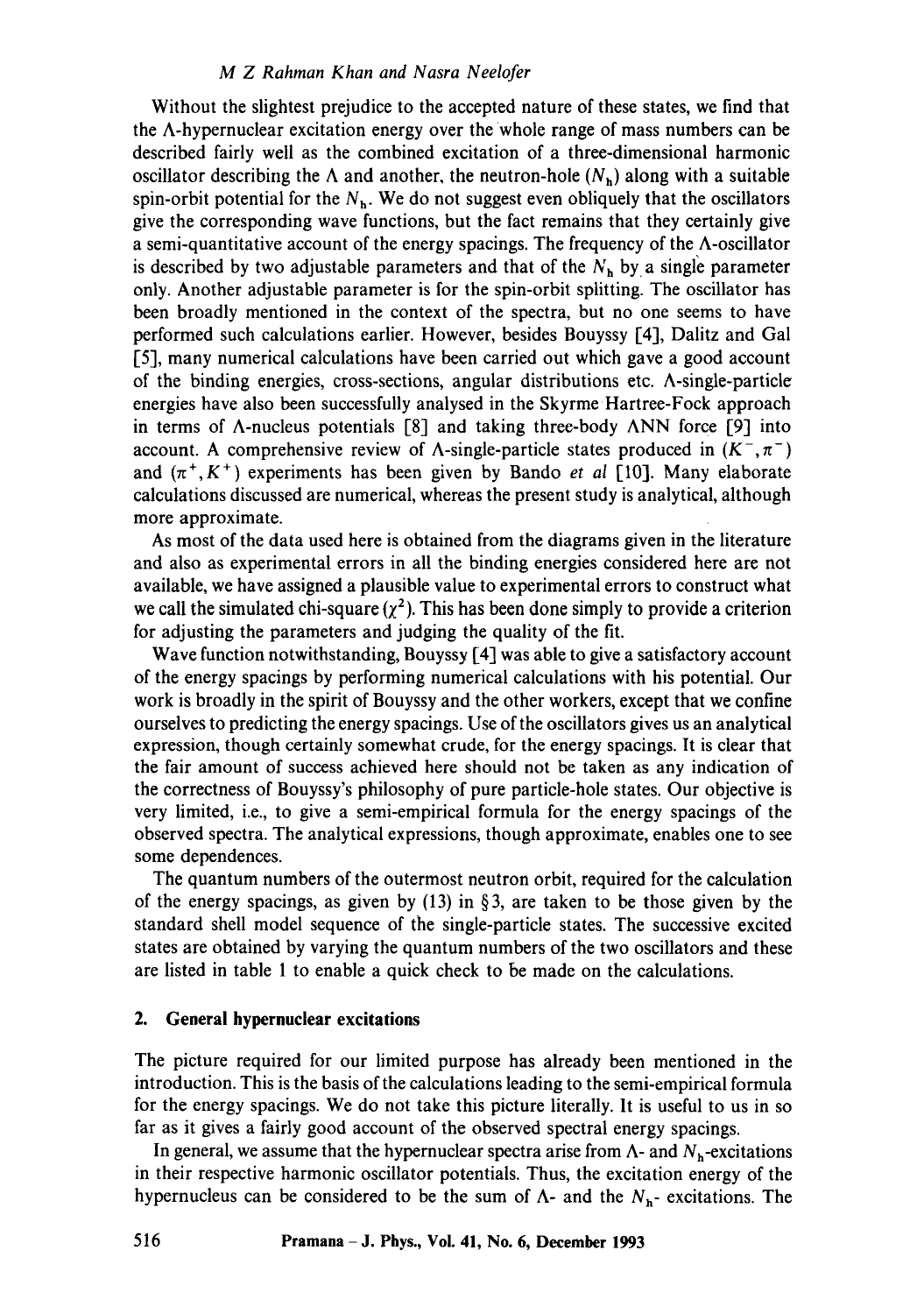A-excitation is measured from the ground state of A-particle, while the  $N_h$ -excitation from the topmost occupied neutron level where a hole corresponds to an unexcited core. The sum of these two quantities is the total excitation energy of the system.

The  $\Lambda$ -excitation energy  $E_{\Lambda}^*$  is given as

$$
E_{\Lambda}^* = E_{nl} - E_{10},\tag{1}
$$

where  $E_{nl}$  is the energy eigenvalue of the  $\Lambda$ -3-dimensional isotropic harmonic oscillator corresponding to (nl)-state. It is given as

$$
E_{nl} = (2n_{\Lambda} + l_{\Lambda} - \frac{1}{2})\hbar\omega_{\Lambda},\tag{2}
$$

where  $n_A = 1, 2, 3...$  and  $l_A = 0, 1, 2...; E_{10}$  is the oscillator ground state energy corresponding to  $n_A = 1$  and  $l_A = 0$ . The A-oscillator frequency [11] is taken to be of the form

$$
\hbar \omega_{\Lambda} = C_{\Lambda 1} A_c^{-1/3} - C_{\Lambda 2} A_c^{-2/3},\tag{3}
$$

where  $C_{\Lambda 1}$  and  $C_{\Lambda 2}$  are parameters to be fixed from analysis of the data.

As the spin-orbit splitting for  $\Lambda$  is known to be extremely small [4] it is not taken into consideration. Consequently, the A-energy is labelled by *(hi)* only. However, spin-orbit splitting has to be taken into account for  $N<sub>h</sub>$ , the energy of which is, therefore, labelled by *(nlj).* 

Employing a 3-dimensional isotropic harmonic oscillator for the  $N<sub>h</sub>$  as well, its excitation energy can be written as

$$
E_{N_{\rm h}}^* = E_{n_1 l_1 j_1} - E_{n_2 l_2 j_2},\tag{4}
$$

where  $(n_1l_1j_1)$  represents the topmost oscillator orbital occupied by neutrons and  $(n_2l_2j_2)$  is the oscillator orbital which is actually occupied by the  $N<sub>h</sub>$ . We have

$$
E_{nlj} = (2n + l - \frac{1}{2})\hbar\omega_{N_{\rm h}} + \frac{1}{2}[j(j+1) - l(l+1) - \frac{3}{4}]
$$
  
 
$$
\times \int \psi_{nl}^*(r) V_{N_{\rm h}}^*(r)\psi_{nl}(r) d\tau,
$$
 (5)

where  $\psi_{nl}(r)$  is the harmonic oscillator wave function and the  $N_h$  spin-orbit potential is chosen, for convenience, to be of the form

$$
V_{N_{\rm h}}^{\rm ls}(r) = \bar{v}_{N_{\rm h}}^{\rm ls} g(r),\tag{6}
$$

where the radial dependence of the  $N<sub>h</sub>$  spin-orbit potential is taken to be of the form

$$
g(r) = \frac{r \cdot r_0^3}{\sqrt{2}R^4} \exp[-(r^2/2R^2)],
$$
\n(7)

where  $R = r_0 A_c^{1/3}$ ,  $r_0$  being a parameter fixed at a fairly reasonable value of 1.0 fm. Small changes in  $r_0$  necessitate changes in  $\bar{v}_{N_{\rm h}}^{ts}$  without spoiling the fit. The surface peaking of  $g(r)$  is in accord with well established ideas about the spin-orbit potential. For harmonic oscillator wave function and  $V_{N_h}^{ls}(r)$  given above, eq. (5) reduces to (for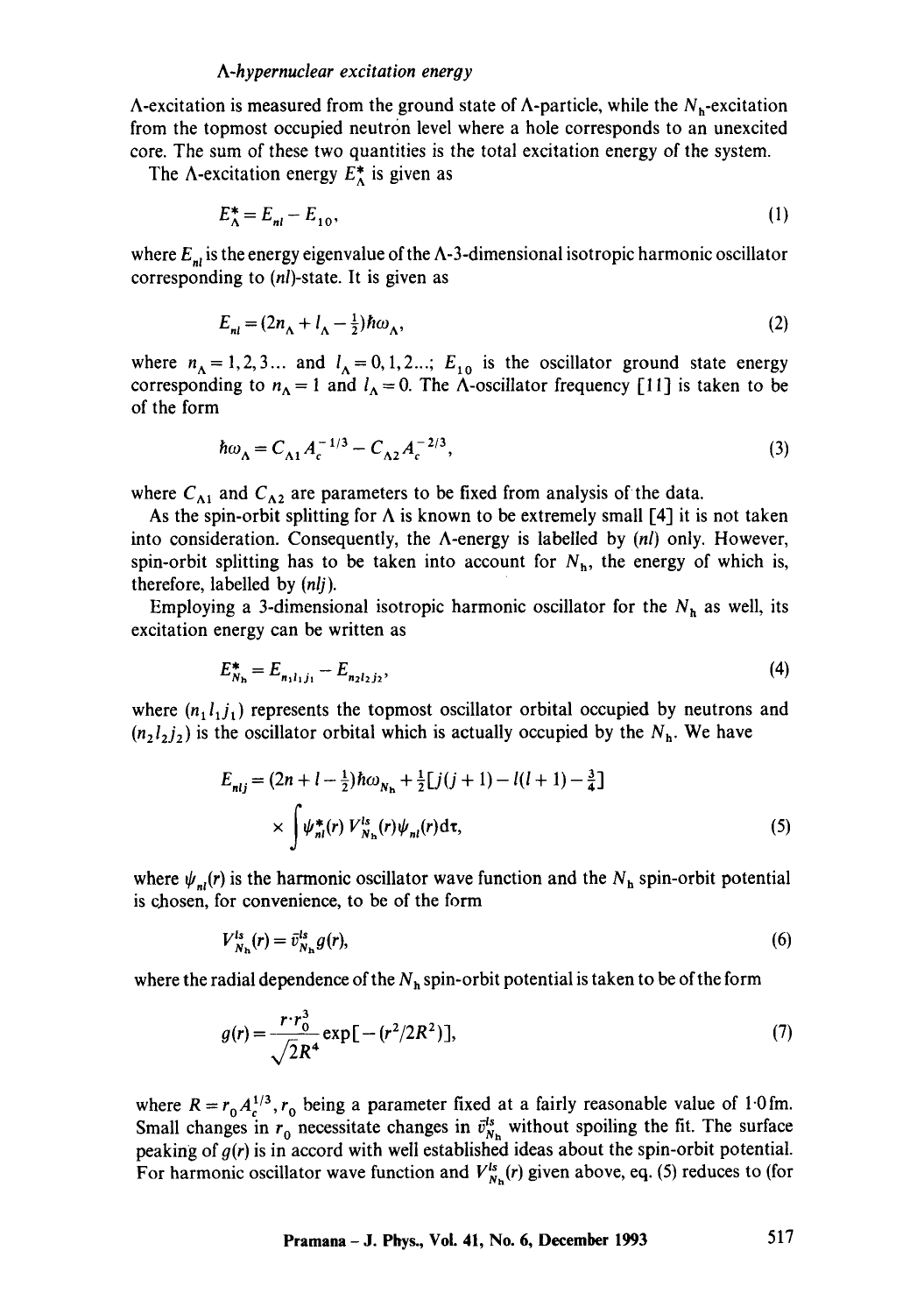|                           | nl are the quar<br>which accord                                                                                                                                                                                                                                                                                                   |                                    |                                         | Table 1. Predicted and observed energy spacings of the excited states. The observed energies are given in the parenthesis<br>below the predicted value. Also given are the quantum numbers of $\Lambda$ and $N_h$ represented as $(nl, nlj)$ for a given state, where<br>ntum numbers of A and nij those of N <sub>h</sub> . Values marked by a star are those which do not involve any N <sub>h</sub> -transition<br>in our picture of the oscillators. In ",Ca, there are 5 more predicted excited states out of which the 15th predicted excited<br>state has energy 30.84 MeV, whereas the observed value is 31.50 MeV. Only one energy level has been observed in <sup>2</sup> ,81<br>ing to our calculations seems to be the 38th excited state. |   |   |   |   |   |                |
|---------------------------|-----------------------------------------------------------------------------------------------------------------------------------------------------------------------------------------------------------------------------------------------------------------------------------------------------------------------------------|------------------------------------|-----------------------------------------|--------------------------------------------------------------------------------------------------------------------------------------------------------------------------------------------------------------------------------------------------------------------------------------------------------------------------------------------------------------------------------------------------------------------------------------------------------------------------------------------------------------------------------------------------------------------------------------------------------------------------------------------------------------------------------------------------------------------------------------------------------|---|---|---|---|---|----------------|
|                           |                                                                                                                                                                                                                                                                                                                                   |                                    |                                         | Energy spacings of the excited states (MeV) numbered as $1, 2, 3, $                                                                                                                                                                                                                                                                                                                                                                                                                                                                                                                                                                                                                                                                                    |   |   |   |   |   |                |
| Hyper-<br>nuclei          |                                                                                                                                                                                                                                                                                                                                   | $\mathbf{\sim}$                    | m                                       | 4                                                                                                                                                                                                                                                                                                                                                                                                                                                                                                                                                                                                                                                                                                                                                      | n | G | L | ∞ | ۰ | $\overline{a}$ |
|                           |                                                                                                                                                                                                                                                                                                                                   | 19.18                              | $21 - 71*$                              | 30.04                                                                                                                                                                                                                                                                                                                                                                                                                                                                                                                                                                                                                                                                                                                                                  |   |   |   |   |   |                |
| ړن<br>پ                   |                                                                                                                                                                                                                                                                                                                                   | $(10, 10\frac{1}{2})$<br>(19.00)   | $(12, 11\frac{3}{2})$<br>J              | $(28.50)$<br>$(11, 10\frac{1}{2})$                                                                                                                                                                                                                                                                                                                                                                                                                                                                                                                                                                                                                                                                                                                     |   |   |   |   |   |                |
|                           |                                                                                                                                                                                                                                                                                                                                   | 19.59                              | $21 - 73*$                              | 30.46                                                                                                                                                                                                                                                                                                                                                                                                                                                                                                                                                                                                                                                                                                                                                  |   |   |   |   |   |                |
| μį                        |                                                                                                                                                                                                                                                                                                                                   | $(10, 10\frac{1}{7})$<br>$(21-50)$ | $(12, 11\frac{3}{7})$<br>$\overline{1}$ | $11, 10\frac{1}{2}$<br>(30.50)                                                                                                                                                                                                                                                                                                                                                                                                                                                                                                                                                                                                                                                                                                                         |   |   |   |   |   |                |
| $\frac{3}{2}$             |                                                                                                                                                                                                                                                                                                                                   |                                    |                                         |                                                                                                                                                                                                                                                                                                                                                                                                                                                                                                                                                                                                                                                                                                                                                        |   |   |   |   |   |                |
|                           |                                                                                                                                                                                                                                                                                                                                   | 19.37                              |                                         |                                                                                                                                                                                                                                                                                                                                                                                                                                                                                                                                                                                                                                                                                                                                                        |   |   |   |   |   |                |
| $\frac{1}{2}$             |                                                                                                                                                                                                                                                                                                                                   | $(10, 10\frac{1}{2})$<br>(19.00)   |                                         |                                                                                                                                                                                                                                                                                                                                                                                                                                                                                                                                                                                                                                                                                                                                                        |   |   |   |   |   |                |
| $\mathbf{S}_{\mathbf{c}}$ | $\begin{array}{l} 1085^* \\ (1000) \\ (1000) \\ (1111) \\ (1000) \\ (1111) \\ (1111) \\ (1111) \\ (1111) \\ (1111) \\ (1111) \\ (1111) \\ (1111) \\ (1111) \\ (1111) \\ (1111) \\ (1111) \\ (1111) \\ (1111) \\ (1111) \\ (1111) \\ (1111) \\ (1111) \\ (1111) \\ (1111) \\ (1111) \\ (1111) \\ (1111) \\ (1111) \\ (1111) \\ (1$ |                                    |                                         |                                                                                                                                                                                                                                                                                                                                                                                                                                                                                                                                                                                                                                                                                                                                                        |   |   |   |   |   |                |
| $\mathbf{S}_{\mathbf{S}}$ |                                                                                                                                                                                                                                                                                                                                   | $10-03*$<br>(1100)                 | (17.00)<br>18.54                        |                                                                                                                                                                                                                                                                                                                                                                                                                                                                                                                                                                                                                                                                                                                                                        |   |   |   |   |   |                |
|                           |                                                                                                                                                                                                                                                                                                                                   | $(11, 11\frac{1}{2})$              | $(11, 11\frac{5}{2})$                   |                                                                                                                                                                                                                                                                                                                                                                                                                                                                                                                                                                                                                                                                                                                                                        |   |   |   |   |   |                |
| $\sum_{\lambda}$          |                                                                                                                                                                                                                                                                                                                                   | 15-82                              | $18.27*$<br>(17.00)                     |                                                                                                                                                                                                                                                                                                                                                                                                                                                                                                                                                                                                                                                                                                                                                        |   |   |   |   |   |                |
|                           |                                                                                                                                                                                                                                                                                                                                   | $(10, 11\frac{5}{7})$<br>$\vert$   | $(12, 12\frac{5}{2})$                   |                                                                                                                                                                                                                                                                                                                                                                                                                                                                                                                                                                                                                                                                                                                                                        |   |   |   |   |   |                |
|                           |                                                                                                                                                                                                                                                                                                                                   | 15.72                              | $18.14*$                                |                                                                                                                                                                                                                                                                                                                                                                                                                                                                                                                                                                                                                                                                                                                                                        |   |   |   |   |   |                |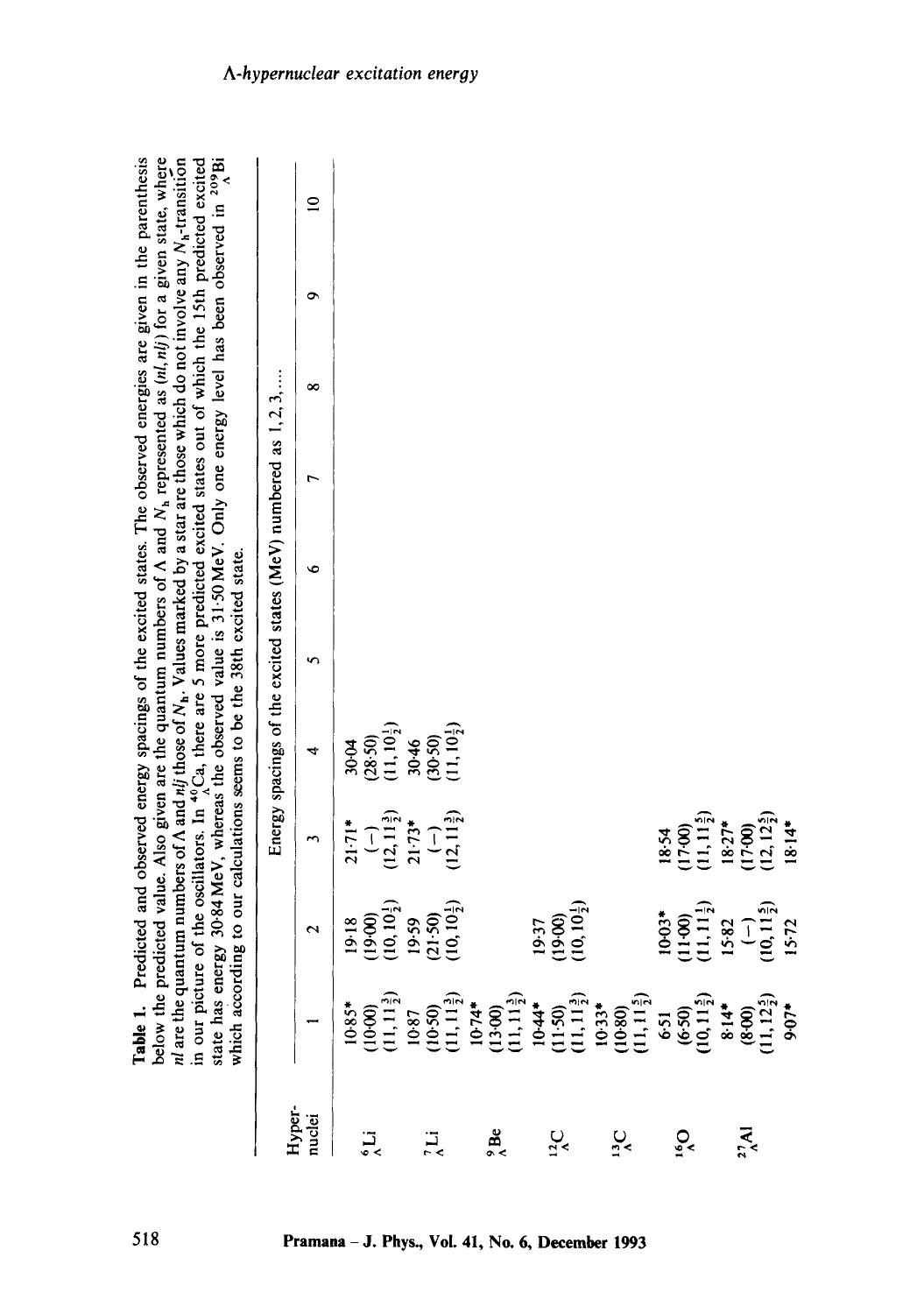| $S_{25}^{\gamma}$    |                                                                                                                                                                                                                                              |                                                                                                        |                                                                                                                                                                                                                                                                                                         |                                                                                                                                     |                                                                                                                                                                                                                                                                                                                                 |                                                                                                                                              |                                                                                                                                               |                                                                                                                            |                                                                                                                                                                   |                                                         |
|----------------------|----------------------------------------------------------------------------------------------------------------------------------------------------------------------------------------------------------------------------------------------|--------------------------------------------------------------------------------------------------------|---------------------------------------------------------------------------------------------------------------------------------------------------------------------------------------------------------------------------------------------------------------------------------------------------------|-------------------------------------------------------------------------------------------------------------------------------------|---------------------------------------------------------------------------------------------------------------------------------------------------------------------------------------------------------------------------------------------------------------------------------------------------------------------------------|----------------------------------------------------------------------------------------------------------------------------------------------|-----------------------------------------------------------------------------------------------------------------------------------------------|----------------------------------------------------------------------------------------------------------------------------|-------------------------------------------------------------------------------------------------------------------------------------------------------------------|---------------------------------------------------------|
|                      |                                                                                                                                                                                                                                              |                                                                                                        |                                                                                                                                                                                                                                                                                                         |                                                                                                                                     |                                                                                                                                                                                                                                                                                                                                 |                                                                                                                                              |                                                                                                                                               |                                                                                                                            |                                                                                                                                                                   |                                                         |
|                      |                                                                                                                                                                                                                                              |                                                                                                        |                                                                                                                                                                                                                                                                                                         |                                                                                                                                     |                                                                                                                                                                                                                                                                                                                                 |                                                                                                                                              |                                                                                                                                               |                                                                                                                            |                                                                                                                                                                   |                                                         |
| $40^\circ$ Ca        |                                                                                                                                                                                                                                              |                                                                                                        |                                                                                                                                                                                                                                                                                                         |                                                                                                                                     |                                                                                                                                                                                                                                                                                                                                 |                                                                                                                                              |                                                                                                                                               |                                                                                                                            |                                                                                                                                                                   |                                                         |
|                      |                                                                                                                                                                                                                                              |                                                                                                        |                                                                                                                                                                                                                                                                                                         |                                                                                                                                     | $20.54$<br>$20.000$<br>$12.12_2^5$<br>$14.11$<br>$(-)$<br>$(-)$<br>$(-)$<br>$(-)$<br>$(-)$<br>$(-)$<br>$(-)$<br>$(-)$<br>$(-)$<br>$(-)$<br>$(-)$<br>$(-)$<br>$(-)$<br>$(-)$<br>$(-)$<br>$(-)$<br>$(-)$<br>$(-)$<br>$(-)$<br>$(-)$<br>$(-)$<br>$(-)$<br>$(-)$<br>$(-)$<br>$(-)$<br>$(-)$<br>$(-)$<br>$(-)$<br>$(-)$<br>$(-)$<br> | $2400$<br>$(-)$<br>$(-1, 11, 12)$<br>$(-1, 11, 12)$<br>$(-1, 12, 12)$<br>$(-1, 12, 2)$<br>$(-1, 12, 12)$<br>$(-1, 12, 12)$<br>$(-1, 12, 12)$ | $2648$ *<br>$(-)$<br>$(-)$<br>$(13,202)$<br>$(13,203)$<br>$(-)$<br>$(11,1)$<br>$(13,202)$<br>$(16,42)$<br>$(16,42)$<br>$(16,42)$<br>$(16,42)$ | $2794$<br>$(-)$<br>$(-)$<br>$(1, 1, 1, 2)$<br>$2024$<br>$2122$<br>$2122$<br>$2122$<br>$2122$<br>$2122$<br>$2122$<br>$2122$ | $29-37$<br>$30-50$<br>$30-32$<br>$30-32$<br>$30-32$<br>$30-30$<br>$30-30$<br>$30-30$<br>$30-30$<br>$30-30$<br>$30-32$<br>$30-32$<br>$30-32$<br>$10,12$<br>$12-32$ | 22.52<br>23.00)<br>12, 12 <sup>5</sup>                  |
|                      |                                                                                                                                                                                                                                              |                                                                                                        |                                                                                                                                                                                                                                                                                                         |                                                                                                                                     |                                                                                                                                                                                                                                                                                                                                 |                                                                                                                                              |                                                                                                                                               |                                                                                                                            |                                                                                                                                                                   |                                                         |
| $\Lambda_{15}^{\nu}$ |                                                                                                                                                                                                                                              |                                                                                                        |                                                                                                                                                                                                                                                                                                         |                                                                                                                                     |                                                                                                                                                                                                                                                                                                                                 |                                                                                                                                              |                                                                                                                                               |                                                                                                                            |                                                                                                                                                                   |                                                         |
|                      |                                                                                                                                                                                                                                              |                                                                                                        |                                                                                                                                                                                                                                                                                                         |                                                                                                                                     |                                                                                                                                                                                                                                                                                                                                 |                                                                                                                                              |                                                                                                                                               |                                                                                                                            |                                                                                                                                                                   |                                                         |
|                      |                                                                                                                                                                                                                                              |                                                                                                        |                                                                                                                                                                                                                                                                                                         |                                                                                                                                     |                                                                                                                                                                                                                                                                                                                                 |                                                                                                                                              |                                                                                                                                               |                                                                                                                            |                                                                                                                                                                   |                                                         |
| $\chi_{68}^{\vee}$   |                                                                                                                                                                                                                                              |                                                                                                        |                                                                                                                                                                                                                                                                                                         |                                                                                                                                     |                                                                                                                                                                                                                                                                                                                                 |                                                                                                                                              |                                                                                                                                               |                                                                                                                            |                                                                                                                                                                   |                                                         |
|                      | (8.80)<br>(11, 12 <sup>5</sup> )<br>8.83*<br>8.83*<br>(11, 20 <sub>1</sub> <sup>5</sup> )<br>(11, 13 <sup>5</sup> <sub>1</sub> )<br>(9.60)<br>(7.00)<br>(7.00)<br>(11, 13 <sub>7</sub> <sup>5</sup> )<br>(11, 13 <sub>7</sub> <sup>5</sup> ) | $(-)$<br>10.1137<br>11:17<br>11:100<br>5.69<br>5.69<br>10.1231<br>11:41<br>10.1331<br>11:41<br>10.1331 | $\begin{array}{l} 18\,90 \\ 12.12 \\ 17.65 \\ 19.20 \\ 11.12 \\ 13.20 \\ 14.13 \\ 15.7 \\ 16.7 \\ 17.5 \\ 18.5 \\ 19.20 \\ 11.34 \\ 13.4 \\ 14.3 \\ 15.7 \\ 16.21 \\ 19.20 \\ 10.21 \\ 13.4 \\ 13.4 \\ 16.21 \\ 19.21 \\ 10.21 \\ 13.4 \\ 10.22 \\ 15. \\ 16.23 \\ 18. \\ 19.23 \\ 19.23 \\ 10.23 \\ 1$ | 18/21<br>$(-)$<br>$(-)$<br>$(-)$<br>$(13)$<br>$(13)$<br>$(13)$<br>$(13)$<br>$(12)$<br>$(-)$<br>$(12)$<br>$(12)$<br>$(12)$<br>$(12)$ |                                                                                                                                                                                                                                                                                                                                 |                                                                                                                                              |                                                                                                                                               |                                                                                                                            |                                                                                                                                                                   | $20.87$ *<br>21.00)<br>13, 14 <sup>9</sup> <sub>2</sub> |
|                      |                                                                                                                                                                                                                                              |                                                                                                        |                                                                                                                                                                                                                                                                                                         |                                                                                                                                     |                                                                                                                                                                                                                                                                                                                                 |                                                                                                                                              |                                                                                                                                               |                                                                                                                            |                                                                                                                                                                   |                                                         |

**Pramana -J. Phys., Vol. 41, No. 6, December 1993 519**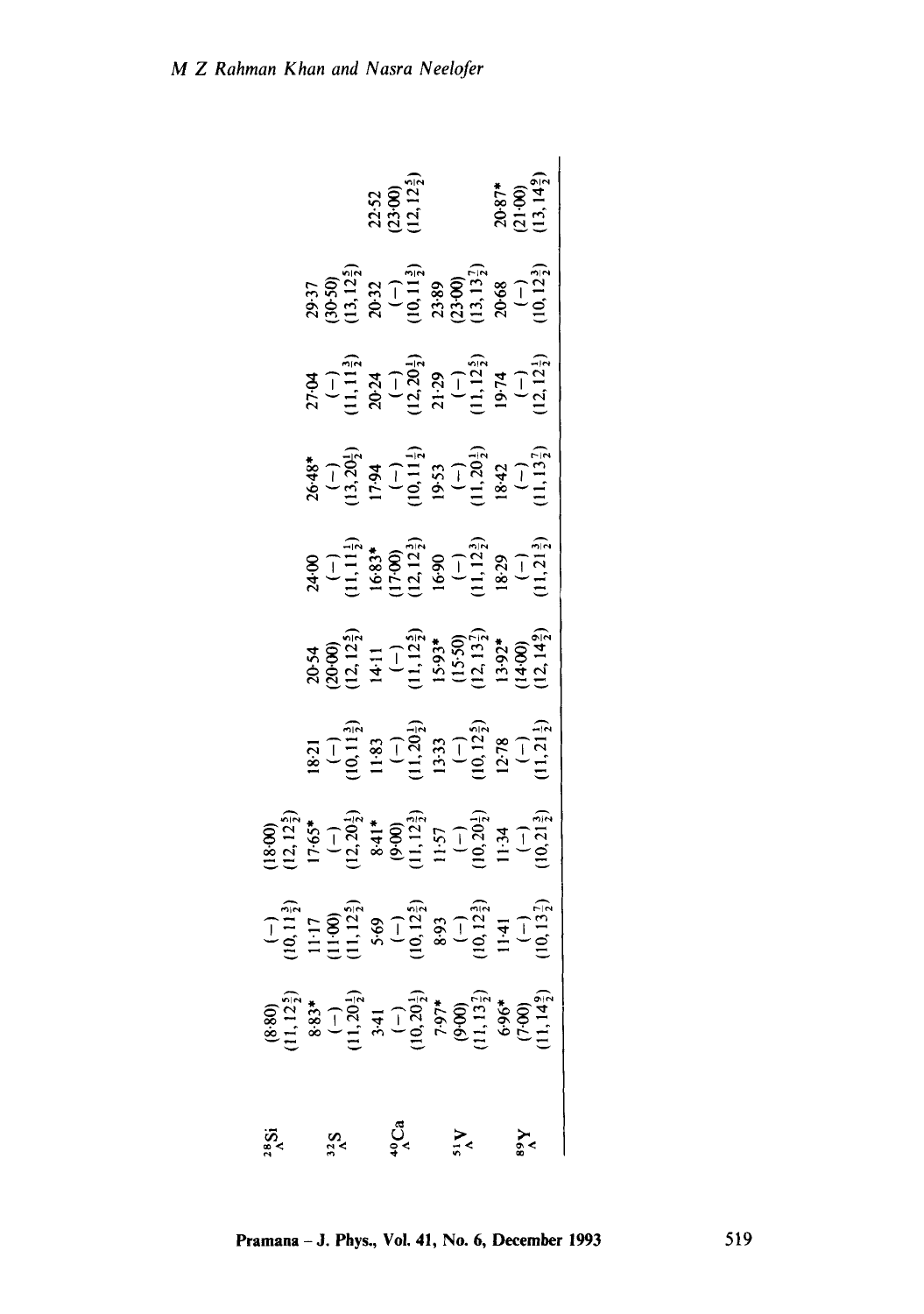$n=1$ 

$$
E_{nlj} = [2n + l - \frac{1}{2}] \hbar \omega_{N_{\rm h}} + [j(j+1) - l(l+1) - \frac{3}{4}] \bar{v}_{N_{\rm h}}^{ls}
$$
  
 
$$
\times \left[ \frac{\pi (n-1)!(l+2)! r_0^3}{\sqrt{2}R^4 R_b^{(l+3)} b_{N_{\rm h}}^{(2l+3)} \Gamma(n+l+\frac{1}{2})} \right] \left\{ \left( \frac{n+l-\frac{1}{2}}{n-1} \right)^2 \right\},
$$
 (8)

 $2R^2 + b_{N_b}^2$  *[ h*  $\frac{1}{2}$ where  $R_b = \frac{N_b}{2R^2b^2}$ ,  $b_{N_b} = \frac{N_b}{m_b/m_b}$  and  $\bar{v}_{N_b}^{ss}$  is the  $N_b$  spin-orbit strength which will be treated as an adjustable parameter. For  $n = 2$ , rest is same as given by (8) but the expression within the curly bracket in (8) is

$$
\left\{ \binom{n+l-\frac{1}{2}}{n-1}^2 - \frac{(l+2)}{R_b b_{N_h}} \binom{n+l-\frac{1}{2}}{n-1} \binom{n+l-\frac{1}{2}}{n-2} + \frac{(l+3)(l+4)}{R_b^2 b_{N_h}^2} \binom{n+l-\frac{1}{2}}{n-2}^2 \right\}.
$$
\n(9)

The oscillator frequency of the  $N<sub>h</sub>$  is taken to be of the same form as given in the literature for the neutron oscillator frequency [12]

$$
\hbar \omega_{N_{\rm h}} = C_{N_{\rm h}1} A_c^{-1/3} - C_{N_{\rm h}2} A_c^{-1},\tag{10}
$$

with  $C_{N_h} = C_{N1} - d_{N_h}$  and  $C_{N_h} = C_{N2} - d_{N_h}$ , where  $C_{N1}$  and  $C_{N2}$  are parameters for the neutron given in the standard literature [12]. These have been obtained by fitting the r.m.s, radius of the nuclei. Since there is no apfiori reason to assume that the values of the parameters for  $N_h$  and the neutron are same, we take  $d_{N_h}$  as an adjustable parameter.

Thus, excitation energy of the  $\Lambda$ -hypernucleus (measured from the ground level) can be written as (for  $n_1 = n_2 = 1$ )

$$
E^* = E^*_\Lambda + E^*_{N_h}
$$
  
=  $[2n_\Lambda + l_\Lambda - 2] \hbar \omega_\Lambda + [(2n_1 + l_1) - (2n_2 + l_2)] \hbar \omega_{N_h} + \bar{v}_{N_h}^{\text{ts}} \frac{\pi r_0^3}{\sqrt{2}R^4}$   

$$
\times \left[ \frac{(n_1 - 1)!(l_1 + 2)![j_1(j_1 + 1) - l_1(l_1 + 1) - \frac{3}{4}]}{R_b^{(l_1 + 3)} b_{N_h}^{(2l_1 + 3)} \Gamma(n_1 + l_1 + \frac{1}{2})} \left\{ \binom{n_1 + l_1 - \frac{1}{2}}{n_1 - 1}^2 \right\}
$$
  

$$
- \frac{(n_2 - 1)!(l_2 + 2)![j_2(j_2 + 1) - l_2(l_2 + 1) - \frac{3}{4}]}{R_b^{(l_2 + 3)} b_{N_h}^{(2l_2 + 3)} \Gamma(n_2 + l_2 + \frac{1}{2})} \left\{ \binom{n_2 + l_2 - \frac{1}{2}}{n_2 - 1}^2 \right\} \right].
$$
  
(11)

For either  $n_1$  or  $n_2 = 2$ , their respective expression within the curly bracket, in the above equation, should be replaced by (9). At the expense of some additional small error, we could have used, for the  $N<sub>h</sub>$  spin-orbit splitting, the simpler formula for the nucleon spin-orbit splitting given in the literature [13]

$$
\Delta E^{ls} = 1.4 V_N^{ls} (l + \frac{1}{2}) A_c^{-2/3}.
$$
 (12)

Thus, the excitation energy  $E^*$  (using (12)) may be written as:

$$
E^* = [2n_A + l_A - 2] \hbar \omega_A + [(2n_1 + l_1) - (2n_2 + l_2)] \hbar \omega_{N_h} + 0.7 V_{N_h}^{ls} A_c^{-2/3}
$$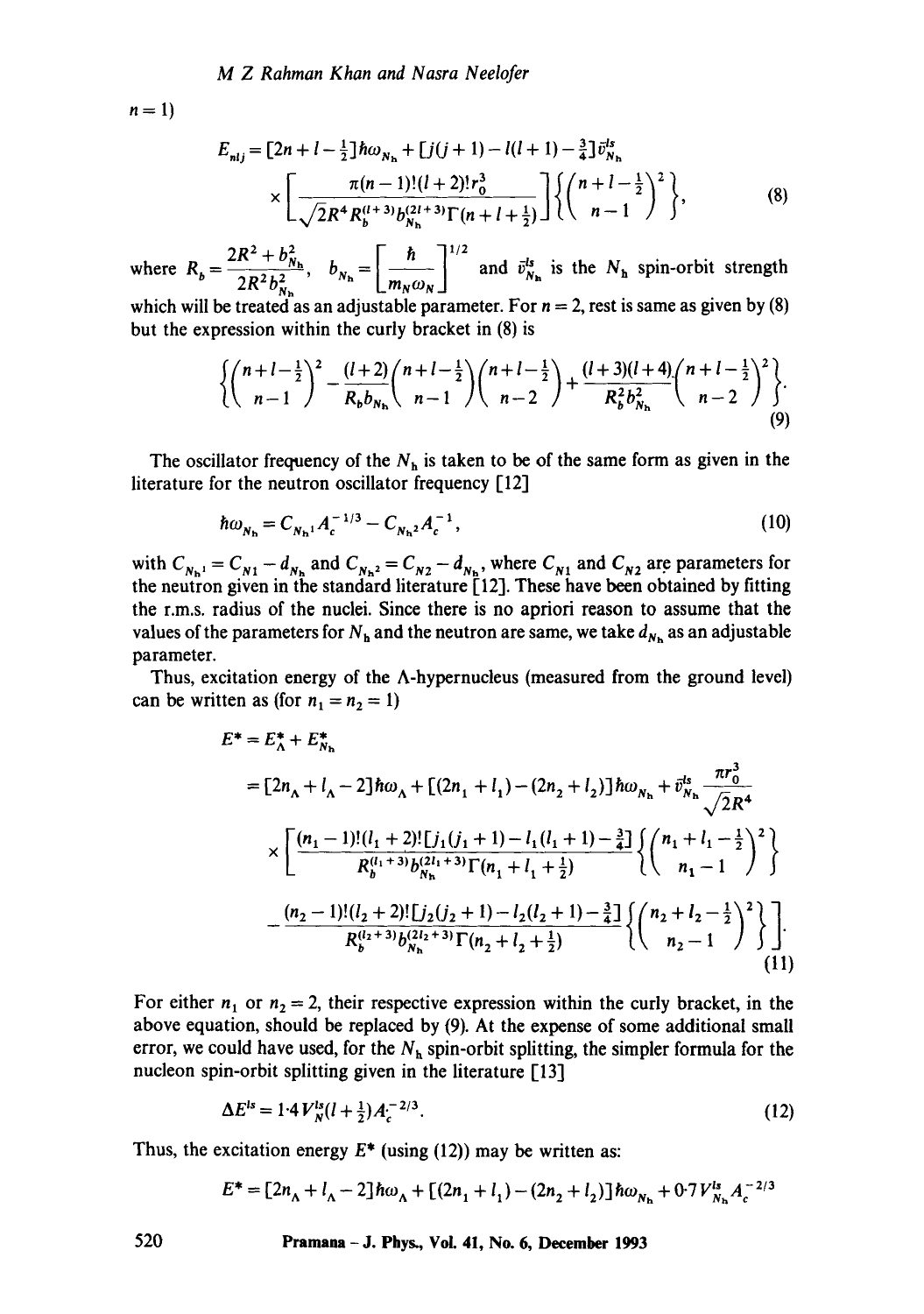*A-hypernuclear excitation energy* 

$$
\times \left[ [l_1 \delta_{j_1(l_1 - \frac{1}{2})} - (l_1 + 1) \delta_{j_1(l_1 + \frac{1}{2})}] \times (1 - \delta_{l_1 0}) \right]
$$
  
-  $[l_2 \delta_{j_2(l_2 - \frac{1}{2})} - (l_2 + 1) \delta_{j_2(l_2 + \frac{1}{2})}] \times (1 - \delta_{l_2 0})].$  (11')

### **3. Results and discussion**

Using (11), we carry out  $\gamma^2$ -fitting of all the available excitation data over a large range of mass numbers assuming a certain fixed percentage error for all the nuclei considered. The  $\chi^2$  is defined to be the quantity

$$
\sum_{i}\left[\frac{Q^{\exp}(i)-Q^{\text{th}}(i)}{\Delta Q^{\exp}(i)}\right]^{2},
$$

where the experimentally quoted value is taken to be  $Q_i^{exp} \pm \Delta Q_i^{exp}$ , the summation extending to all the data points.  $\Delta Q_i^{exp}$  is chosen to be an average percentage error of 5% for all the nuclei. This seems quite realistic. Here the value of  $\chi^2$  is not to be taken as justifying the above picture which is over-simplistic, as already indicated. The value of the simulated  $\chi^2$  should be taken only to convince that ours is a semiquantitative formula for the spectral energy spacings. Our input data consist of the spectra of the hypernuclei,  ${}_{3}^{6}Li$ ,  ${}_{4}^{7}Li$ ,  ${}_{8}^{9}Be$ ,  ${}_{2}^{12}C$ ,  ${}_{2}^{13}C$ ,  ${}_{8}^{14}O$ ,  ${}_{2}^{15}Al$ ,  ${}_{8}^{28}Si$ ,  ${}_{2}^{32}S$ ,  ${}_{8}^{40}Ca$ ,  $^{51}_{\Lambda}$ V,  $^{89}_{\Lambda}$ Y and  $^{209}_{\Lambda}$ Bi.

Keeping  $C_{N1}$  and  $C_{N2}$  fixed at their respective values given in the standard literature [12],  $\chi^2$ -fitting of all the available hypernuclear data treating  $C_{\Lambda 1}$ ,  $C_{\Lambda 2}$ ,  $d_{N_h}$  and  $\bar{v}_{N_h}^{ls}$ as adjustable has been carried out. The results are given in table 1. The best fit parameters, for  $\Delta Q_{i}^{exp}$  taken as 5%, are  $C_{\Delta i} = 38.684 \text{ MeV}$ ,  $C_{\Delta 2} = 34.411 \text{ MeV}$ ,  $d_{\nu} = -19.479$  MeV and  $\bar{v}_{\nu}^s = -4.467$  MeV, giving total  $\chi^2 = 49.78$  for thirty two data points. With our limitation it is justified to regard this as a semi-quantitative fit. If we use (11') we get more or less similar results, with  $\chi^2 = 59.86$ . So, we may use the simpler formula, at the expense of a small increase in the total  $\chi^2$ . The best fit parameters in this case are  $C_{\text{A1}} = 38.356 \text{ MeV}$ ,  $C_{\text{A2}} = 33.877 \text{ MeV}$ ,  $d_{N_{\text{h}}} = 25.418 \text{ MeV}$ and  $V_{N_h}^{l_s}$  18.037 MeV. Our spin-orbit splitting for  $N_h$  is comparable to that for ordinary nucleons in conventional nuclear physics obtained from nucleon-nucleus scattering, etc.

We employ Bouyssy's notation for the ground state only for the purpose of getting the level-spacing with respect to the ground state energy and then the successive excited states are obtained by varying the quantum numbers. The task is easier if the somewhat more approximate formula  $(11')$  is employed.

The results are given in table 1. For the hypernuclei studied in this work, all the excitation energies up to the highest value observed for that nucleus are calculated. Transitions marked by an asterisk do not involve any  $N<sub>h</sub>$  transition in our picture of the oscillators. It is seen that many levels have not been observed in the experimental spectra. Such a situation is well-known. We may point out that relatively a smaller number of the starred states is not observed. Possibly some of the unobserved states have merged out to produce the neighbouring state observed in the experiment. We note that in most cases, the first excited state arises from pure A-excitations, but in two of our cases (i.e.  $^{16}_{0}$ O and  $^{40}_{0}$ Ca), the first excited state arises from neutron-hole excitation. In <sup>16</sup><sub>0</sub>O the hole transition is  $1p_{1/2} \rightarrow 1p_{3/2}$  and in <sup>4</sup><sub>0</sub>Ca it is  $1d_{3/2} \rightarrow 2s_{1/2}$ . In passing, we may mention that the simulated  $\chi^2$  would be reduced by about 4 if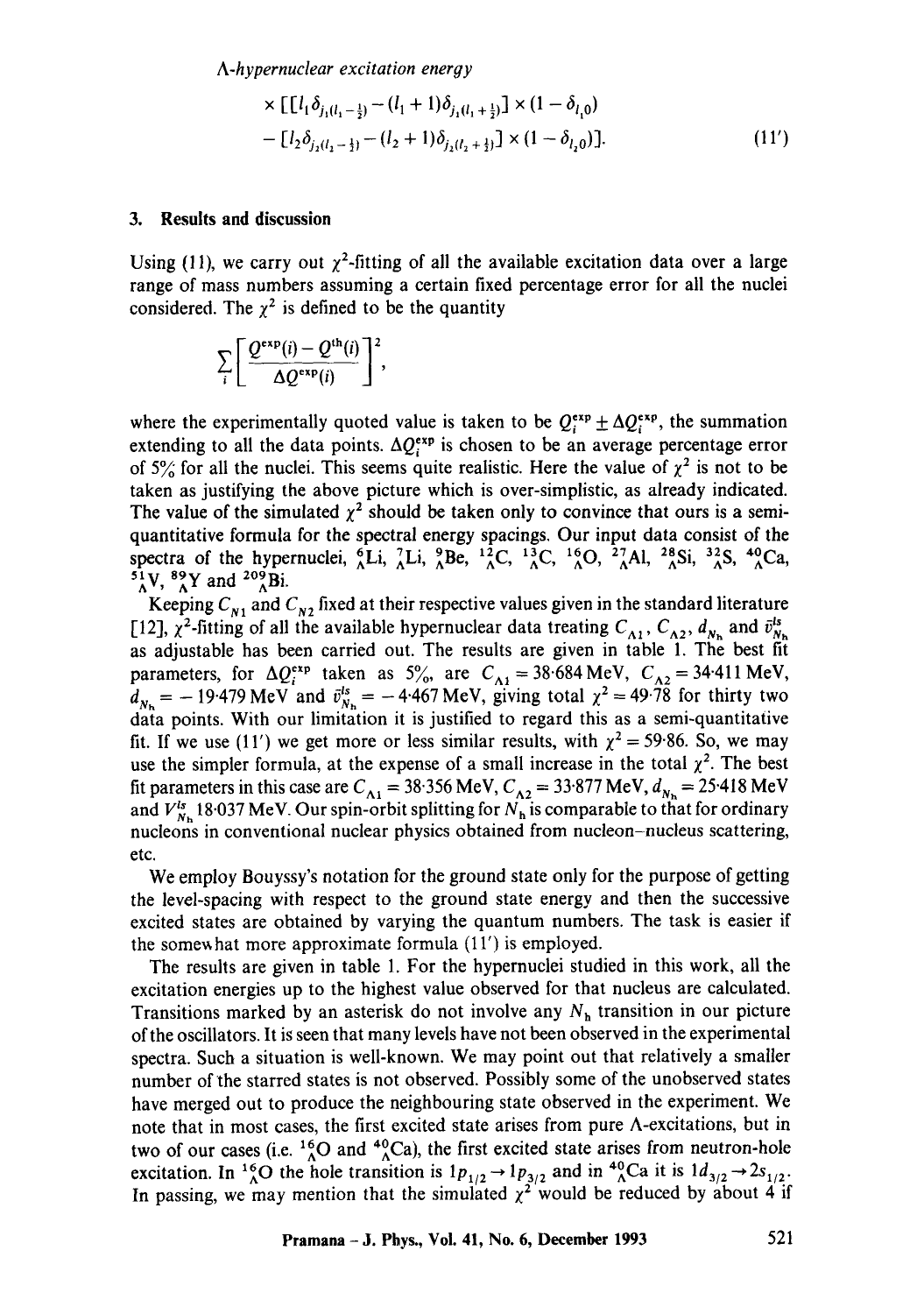### *M Z Rahman Khan and Nasra Neelofer*

the observed excitation of 21.5 MeV for  $^{7}_{\Lambda}$ Li is identified with the third rather than the second excited state.

In  ${}^{40}$ Ca, 15 excited states have been calculated (only 10 are shown in the table). The energies of the 15th predicted and the observed excited states are 30.94 MeV and 31.50 MeV, respectively. In  $^{209}$ Bi, only one state has been observed and on the basis of our calculations it is the 38th excited state. Remembering that the energy resolution is about 3 MeV, it seems that almost all of these states have been averaged out because of their close spacing. Therefore, such levels as arise from spin-flip etc. or where the single-particle states are too close are all washed out giving an average distribution in accordance with observations. Further, since the deep hole states are highly excited, these have a large width. Consequently, these are almost completely washed out giving a smooth cross-section. Thus, whereas in  $(K^-, \pi^-)$  reaction giving  $\frac{40}{3}Ca$  some structure corresponding to rather deep holes is observed, the cross-section is completely smoothed out where the same nucleus is produced in  $(\pi^+, K^+)$  reaction.

Since in the region of heavy nuclei, for most states, the spacing is very small, and since our formula gives the energy spacings with an error of a little over 1 MeV, it follows that the formula would be useful for nuclei ranging from light to medium-heavy but generally not as useful for very heavy nuclei like Bi. In the region where the neutron sub-shells are bunched rather closely or those hypernuclei of the lp-shell in which the outer-most neutrons are in the  $1p$ -shell, one should expect that the neutronhole excitation would occur at a lower energy than the  $\Lambda$ -excitation. So, one expects that for these hypernuclei, the first excited state arises from neutron-hole excitation only. However, for reasons given above, this only makes sense if the hypernucleus is not too heavy. The situation in  ${}^{16}_{\Lambda}$ O and  ${}^{40}_{\Lambda}$ Ca is according to the above expectations.

#### **4. Prediction of pure A-excitations from some hypernuclear ground state calculations**

For states of pure  $\Lambda$ -excitations, i.e. those in which the  $N_h$  is in the topmost occupied orbital, the A-binding energy in an oscillator orbit *(nl)*, denoted as  $(B_A)_{n l}$ , may be written as

$$
(B_{\Lambda})_{nl} = (B_{\Lambda})_g + [2 - (2n + l)] \hbar \omega_{\Lambda},
$$
\n(13)

where  $(B_A)_g$  denotes the ground state A-binding energy and  $\hbar\omega_A$  is the A-oscillator frequency.

It can be easily seen that the condition for having only one bound state in the A-nucleus potential is

$$
(B_{\Lambda})_g < \hbar \omega_{\Lambda}.
$$
 (14)

In microscopic calculations, the wave function may be regarded as a superposition of several oscillator states. However, if crudely, the  $\Lambda$  is assigned a pure oscillator state of a certain frequency  $\omega_{\Lambda}$ , the latter may be obtained by equating the expectation value of the kinetic energy to  $\frac{3}{4}\hbar\omega_A$ . Variational Monte Carlo calculations [14, 15] of  $B_{\Lambda}$ , from which  $\omega_{\Lambda}$  can be extracted in the above manner, are available to us for  ${}_{0}^{3}H$ ,  ${}_{0}^{4}H$ ,  ${}_{0}^{4}He$ ,  ${}_{0}^{3}He$ . It can be easily seen from the value of our parameters that the distance between the neighbouring  $N_h$ -shells is always larger than that between the A-shells. Therefore, it is predicted that the first excited state in all Is-shell nuclei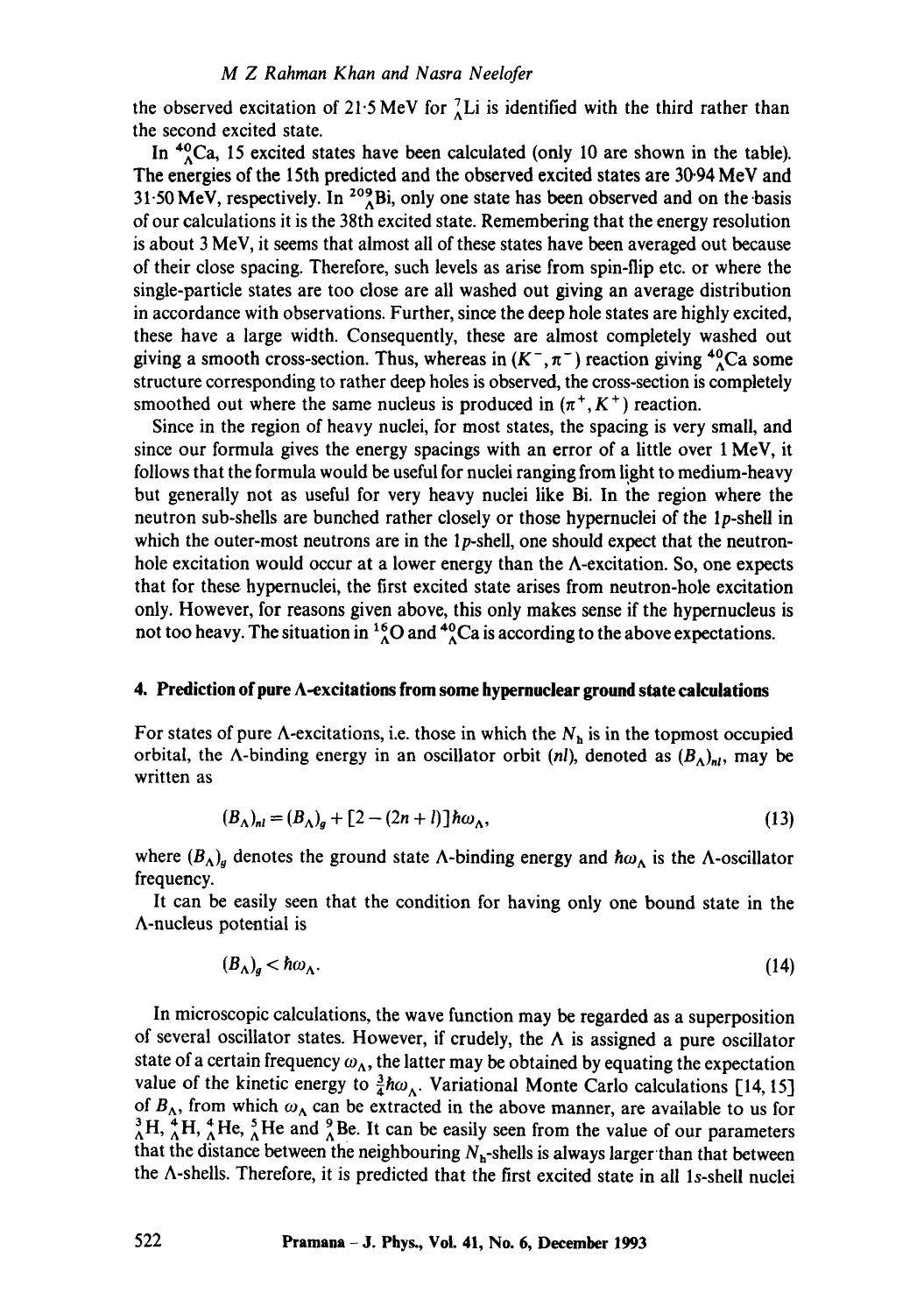#### *A-h ypernuclear excitation energy*

shall be a pure  $\Lambda$ -excitation. In 1s<sub>1/2</sub>-shell, N<sub>h</sub>-transition seems to have no meaning. We can easily see that for the 1p-shell nuclei having nucleons up to  $1p_{3/2}$ -shell only but not in the  $1p_{1/2}$ -shell the only  $N_h$ -transition can be from  $1p_{3/2} \rightarrow 1s_{1/2}$ . From the simpler formula  $(11')$  it can be easily seen that for all these nuclei the  $N_h$ -transition energy is certainly larger than the pure A-excitation energy. Further, for 1p-shell nuclei having nucleons in the 1 $p_{1/2}$ -shell as well, the lowest  $N_h$ -transition is  $1p_{1/2} \rightarrow 1p_{3/2}$ and this energy is also larger than that of lowest pure A-excitation. Therefore, the lowest excitation for all the nuclei is the  $\Lambda$ -excitation i.e. the excitation energy is  $\hbar\omega_{\Lambda}$ .

However, the excitation data are available only in respect of  $^9_\Lambda$  Be which is a 1p-shell hypernucleus. Thus, the first excited state arise from pure A-excitation. The value of  $\hbar\omega_{\Lambda}$  extracted from microscopic calculations satisfies inequality (14) above in accordance with the observation in that this nucleus has only one bound excited state.

Results of 1p-shell phenomenological calculations of Shoeb and Rahman Khan [16], using oscillator wave functions, and employing, in addition to the two-body AN force also a three-body ANN force, are consistent with the above predictions in all the cases for which the data are available and for which the calculations were carried out. Two of the four gaussian AN potentials, along with the three-body ANN force, employed by Ansari *et al* [17] are also consistent with the predictions. A comparison with the work of Mujib *et al* [18] brings out the significance of three-body ANN force in this context.

The predicted values of  $\hbar\omega_{\lambda}$  from empirical relations,  $\hbar\omega_{\lambda} = 60 A_c^{-2/3}$ , given by Auerbach and Gal [19];  $\hbar \omega_{\Lambda} = 27 A_c^{-1/3}$ , given by Bouyssy [4] and  $\hbar \omega_{\Lambda} = C_{\Lambda} A_c^{-1/3} - C_{\Lambda} A_c^{-1/3}$  $C_{\Lambda 2}A_{\sigma}^{-2/3}$  used by us are not very different for medium and heavy nuclei, but are markedly different for light nuclei. It, therefore, follows that spectral studies of light nuclei would help in discriminating between the various formulae for  $\hbar\omega_{\Lambda}$ .

#### **5. Conclusion**

A semi-quantitative formula, giving the energy spacings of the  $\Lambda$ -hypernuclear excitation data over a large mass number range, is presented. However, the simple picture of the oscillators employed for the purpose of giving the semi-empirical formula is not close to reality, although it might well turn out that by inclusion of a residual interaction and some alteration in the value of the parameters, it might get us quite close to the more realistic situation. We entertain this hope because the agreement achieved cannot be entirely fortuitous, but such conjectures are not crucial for the justification of the work reported here. The picture is used only to obtain a semiempirical formula to account for the observed spectral energy spacings. Our formula seems to be satisfactory for light and medium nuclei and perhaps not useful for heavier ones.

The idea of harmonic excitation allows us to make reasonable predictions about the excited states from microscopic or phenomenological calculations of hypernuclear ground states.

It is pointed out that study of light nuclei is likely to be more useful for discriminating between the various empirical formulae for  $\hbar\omega_{\Lambda}$ . The same should apply to formulae for  $\hbar\omega_{N_{\rm N}}$ . Our formulae show that the level spacings due to pure  $\Lambda$ -excitations as well as due to  $N_h$ -transition get smaller and smaller with increasing mass number. This is, indeed, what one expects on general grounds and this is responsible for the smearing out of the spectra rendering formulae like ours almost useless.